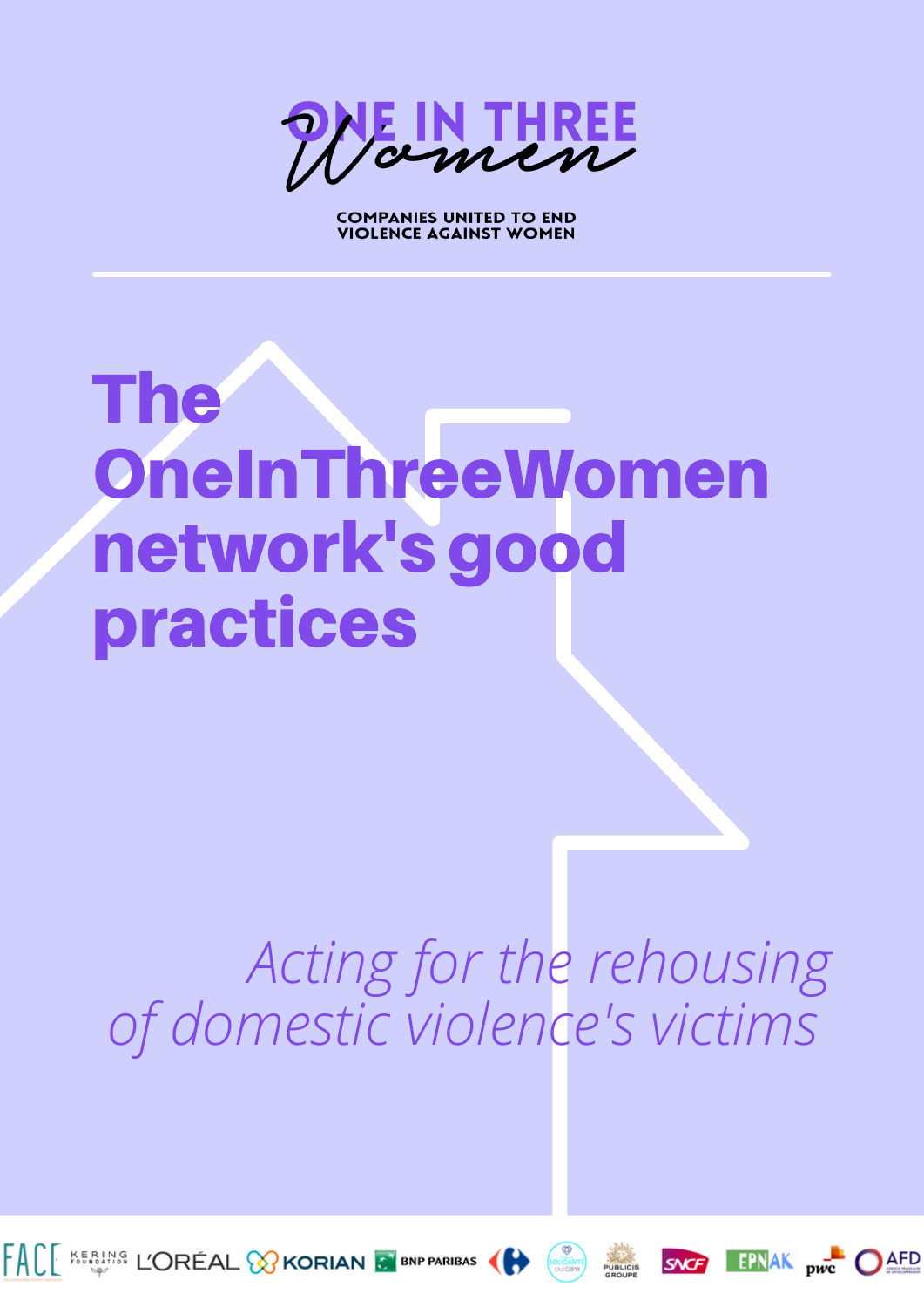**COMPANIES UNITED TO END<br>VIOLENCE AGAINST WOMEN** 

# Introduction

Re-housing is a central concern in the lives and reconsctruction of domestic violence survivors. In 2020, 77% of incoming calls to 3919 (the French helpline) have addressed the issue of housing during the interview (source: Fédération Nationale Solidarité Femmes, Observatoire des violences conjugales 2021, p.16). During lockdown, rehousing became even more urgent. Indeed, police interventions for violence increased by 48% and incoming calls to 3919 by 400% (source: Solidarité Femmes, Observatoire des violences conjugales 2019, p.4).

Since 2018, the OneInThreeWomen network, the first European network of companies committed against domestic violence, has been supporting employees who are victims of domestic violence by proposing measures and initiatives to simplify the legal process and access financial and rental assistance.

Discover here some replicable good practices to optimise support for employees.

# What forms of support in companies ?



#### Support employees expansion of the Support employees of the Support of the Financial aid

Welcoming, guiding and supporting employees who are victims of domestic violence through social workers or a dedicated internal service to allocate permanent housing or assist with administrative procedures.



Direct financial assistance or payment of costs (hotel nights, removals, deposit, accommodation, etc.). The release of financial assistance may be subject to certain company-specific terms and conditions.



#### Networking **Housing Housing**

Multidisciplinary work with partners inside and outside the company (e.g. the company's social protection services, association networks, social landlords, etc.).

FACE KERING L'ORÉAL & KORIAN & BNP PARIBAS



Some companies have their own rented accommodation for employees in vulnerable situations. These structures help them find shelter.

**SNCF** 

**EPNAK** pwc OAFD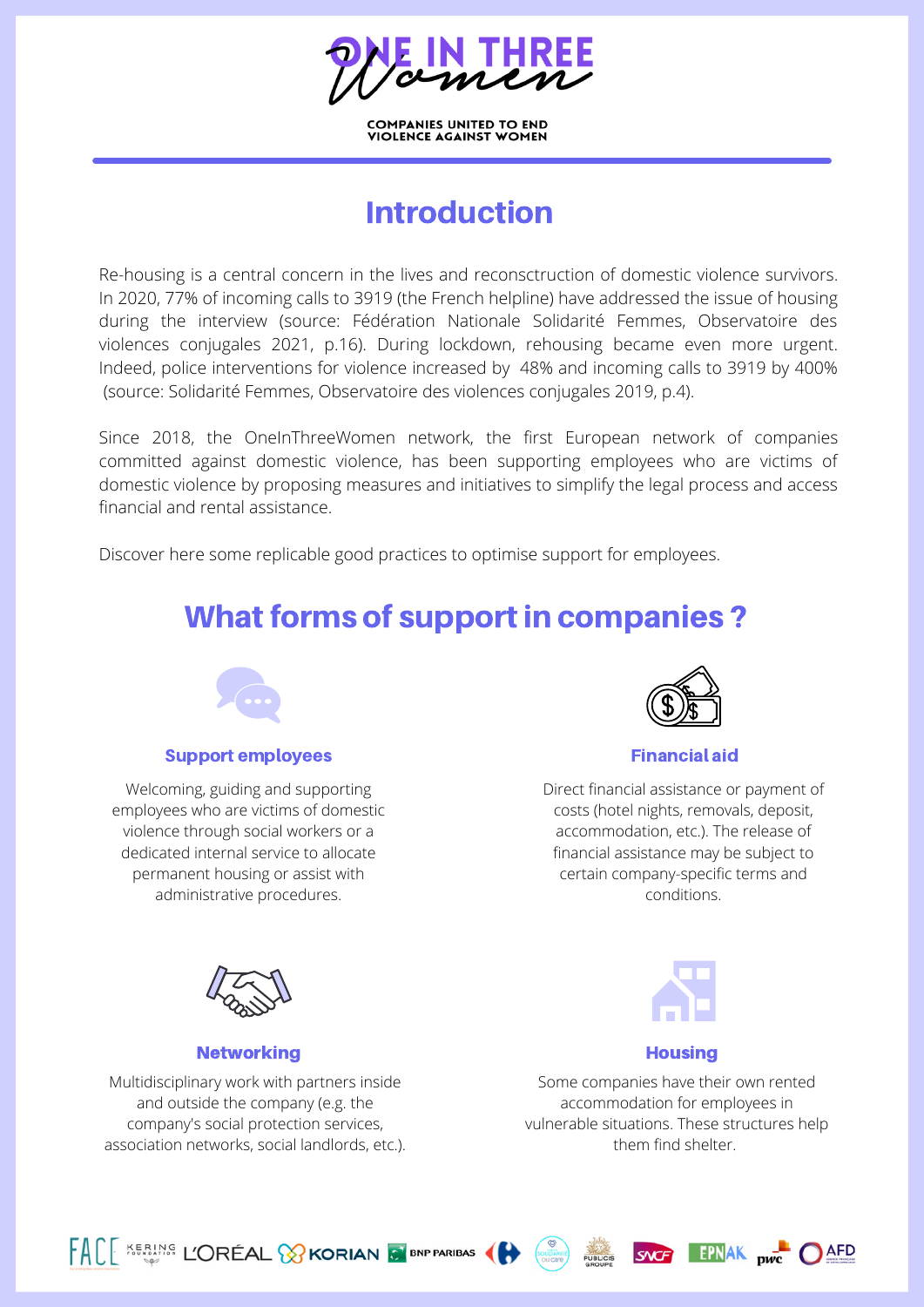## **Example of good practices**



- **Member of the OneInThreeWomen network since 2018.**
- **An intern network of social workers, occupational physicians and nurses,** available to listen to each employee who wishes to share a situation.
- **Individualised support** with administrative and legal formalities.
- **Temporary provision of emergency accommodation** and search with partners for childcare facilities.
- **Kindly management** of absences necessary for adequate care.
- Possible **financial support** from the mutual aid commissions of the social and economic committees.



- **Member of the OneInThreeWomen network since 2018.**
- **Individualised social support** for employees by the Korian staff social service: information on aid schemes, referral to local associations, support in administrative procedures.
- **Partnership with Action Logement** (actor which contributes to the rehousing of employees): requests related to situations of violence are given priority. Working in partnership with their social support service to support employees.
- **Partnership with Malakoff Humanis** social action to provide financial support to employees. Up to 1,500 euros can be made available in the form of a grant.



- **Member of the OneInThreeWomen network since 2018.**
- Employees can contact the group's social service, which is made up of 36 social service assistants throughout France.
- **Action Logement scheme** (actor which contributes to the rehousing of employees) **:** working in partnership with this housing collector to relay and support priority situations and to encourage the processing of emergency rental situations, but also of dedicated aid and services.
- **Malakoff Humanis scheme** (company social protection group): working in partnership to apply for dedicated financial aid.
- **Partnership with the association Women Safe** to enable synergistic support work aimed at providing effective and personalised care for victims.

SNG EPNAK <sub>nwc</sub> OAFD

These measures are aimed at all employees in vulnerable situations.

FACE KERING L'ORÉAL & KORIAN & BNP PARIBAS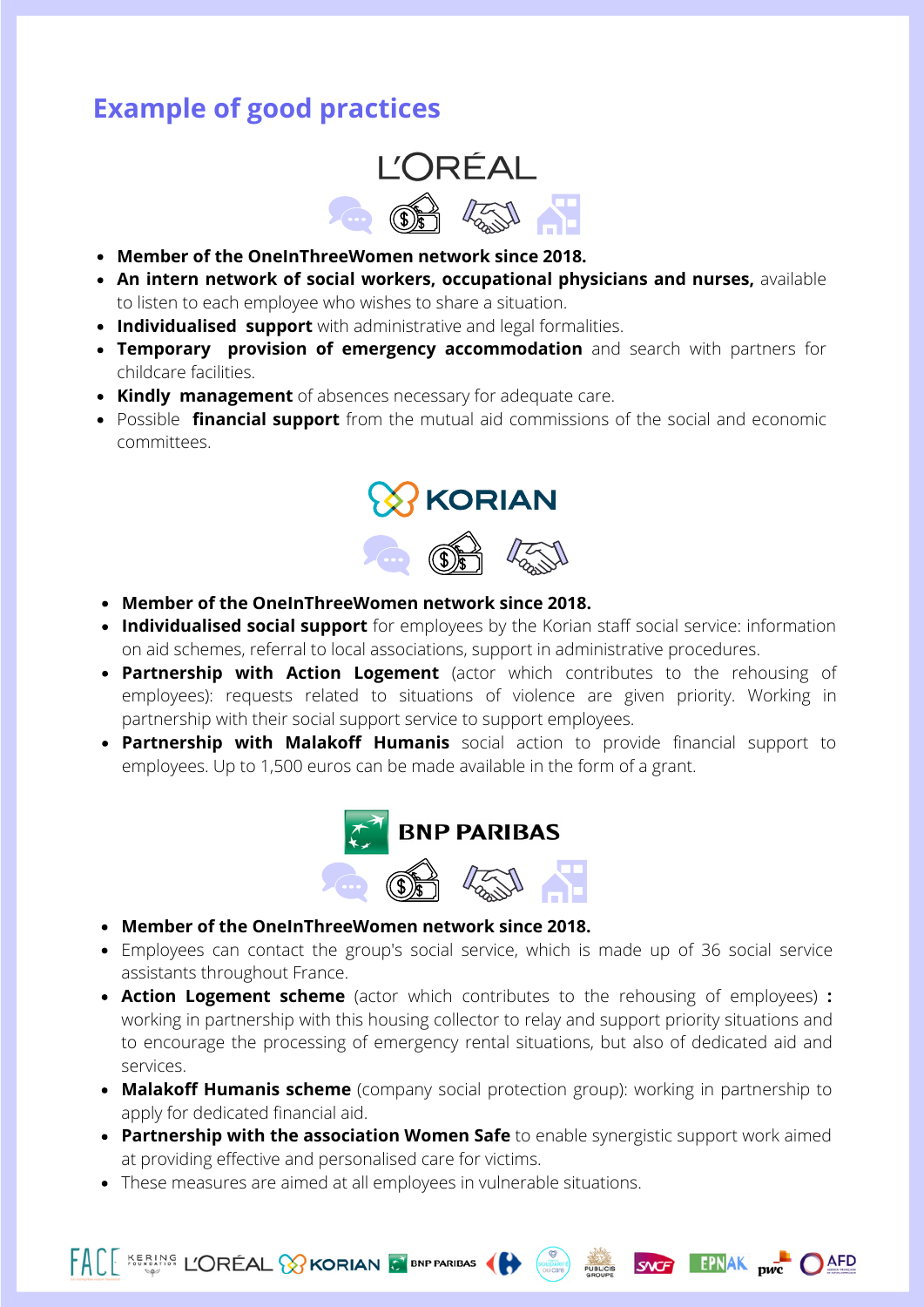

- **Member of the OneInThreeWomen network since 2018.**
- As part of its **new agreement to promote gender equality in the workplace**, the SNCF is giving its employees who are victims of domestic violence **three days' leave** to file a complaint, attend a court hearing, visit a court lawyer or make an appointment with a specialised local association.
- The SNCF has **a housing service**: employees facing domestic violence are given priority in their search for permanent accommodation.
- Employees can call on a social worker near their home (96 locations throughout the country) or their place of employment in order to be **supported in their efforts, informed of their rights and guided if necessary** (legal service, housing, police station, etc.).
- The SNCF's social service can **investigate, allocate and deliver one-off assistance in a reactive manner** (on the same day depending on the urgency) in order to meet the initial needs (food, accommodation, childcare, etc.).



- **Member of the OneInThreeWomen network since 2018.**
- Relocating requests to the local level to solicit local reference actors.



**Member of the OneInThreeWomen network since 2019.**

FACE KERING L'ORÉAL & KORIAN & BNP PARIBAS

- **Support of employees** applying for follow-up with social workers (a request for permanent housing and administrative procedures).
- **Partnership with the Women's Foundation** and Action Logement (actor which contributes to the rehousing of employees).
- Assistance is open to all (employees and outsiders). Urgent applications are processed within 24 to 48 hours. Non-lump sum financial assistance. In 2020, the budget of the OuiCare Solidarity Fund amounted to 320,000 euros.

SNG EPNAK <sub>DWC</sub> OAFD